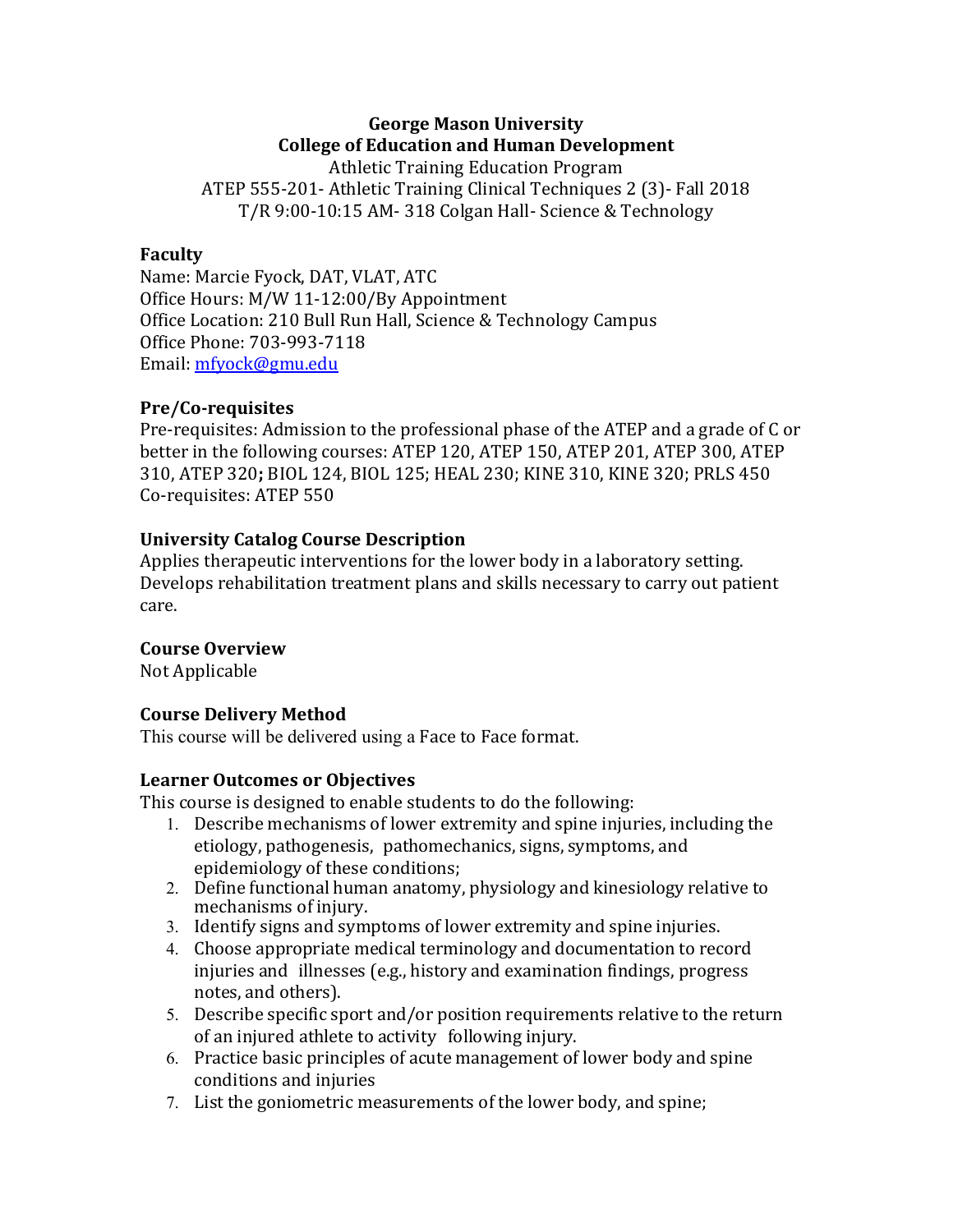- 8. Administer neurological testing of the lower body and spine;
- 9. Employ muscle testing of the lower body and spine.
- 10. Synthesize the literature to develop an evidence-based research project (to include but not limited to case study, clinical research project, literature review).
- 11. Critically appraise lower body evaluation techniques/interventions.

#### **Accreditation Standards**

The course meets Commission on Accreditation of Athletic Training Education (CAATE) competencies and proficiencies in one or more of the following content areas: evidence-based practice, prevention and health promotion, clinical examination and diagnosis, acute care of injury and illness, therapeutic interventions, psychosocial strategies and referral, healthcare administration, professional development and responsibility.

#### **Required Texts**

- 1. Prentice, W. (2015). *Rehabilitation Techniques for Sports Medicine and Athletic Training.* (6<sup>th</sup> ed.). Slack Incorporated.
- 2. Knight K., Draper D. (2012). *Therapeutic Modalities: The Art and Science.* Lippincott, Williams & Wilkins.
- 3. Additional readings as assigned

#### **Course Performance Evaluation**

Students will be evaluated on content standards (knowledge gained) and psychomotor competency performance (demonstration of the skill content). Content standards and psychomotor skills will be assessed via practical skill demonstrations (Competency Evaluations) and a comprehensive practical examination. Class participation will be assessed through completion of daily class activities. Students are expected to submit all assignments on time in the manner outlined by the instructor (e.g., Blackboard, Tk20, hard copy).

| <i>Class Participation</i> - Students must attend class in order to participate in the<br>practical skill development. Contribution will be evaluated based student<br>engaging in lab activities and interacting with class.        | 25  |
|--------------------------------------------------------------------------------------------------------------------------------------------------------------------------------------------------------------------------------------|-----|
| Competency Evaluations - Student competence will be assessed through<br>cognitive and psychomotor examinations related to rehabilitation of lower<br>body athletic injuries.                                                         | TRD |
| Comprehensive Final Examination - One comprehensive practical examination<br>will be administered. The examination will require a demonstration of content<br>knowledge and psychomotor skill gained throughout the entire semester. | 100 |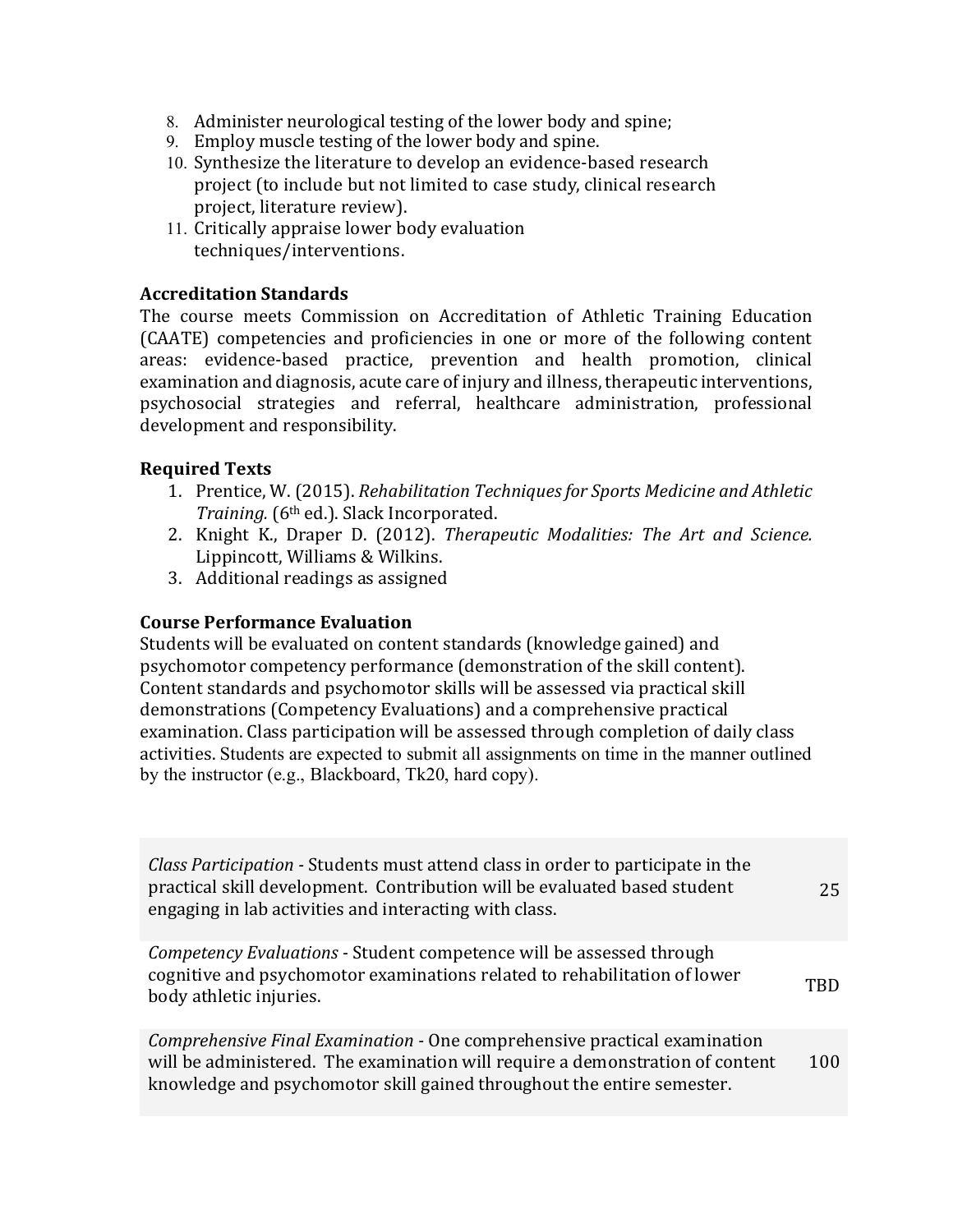| Evidence-Based Practice Assignment - Using an evidence-based practice format,    |     |
|----------------------------------------------------------------------------------|-----|
| you will examine the current literature to critique an intervention technique or | 100 |
| concept of your choice and synthesize this information into a critical appraisal |     |
| of the test (CAT manuscript).                                                    |     |
| Introduction to Practicum Experience-The student will participate in an          |     |
| introductory experience at a practicum clinical education site as assigned by    | 25  |
| the clinical education coordinator. Guidelines and grading criteria will be      |     |

provided during the semester.

| <b>ASSESSMENT METHOD</b>         | <b>POINTS EACH</b> | <b>POINTS TOTAL</b> |
|----------------------------------|--------------------|---------------------|
| Class Attendance/Participation   |                    | 25                  |
| Competency Evaluations 1,2,3,4,5 | Variable           | TBD                 |
| Comprehensive Final              | 100                | 100                 |
| Examination                      |                    |                     |
| <b>EBP Manuscript Assignment</b> | 100                | 100                 |
| Practicum Experience             | 25                 | 25                  |
| <b>TOTAL</b>                     |                    | 500                 |

#### **Grading Scale**

**A:** 465-500 pts. (93%) **C:** 385-399 pts. (77%) **A**-: 450-464 pts. (90%) **F:** <315 pts **B**+: 435-449 pts. (87%) **B:** 415-434 pts. (83%) **B**-: 400-414 pts. (80%)

## **Attendance**

Students are expected to be on time, attend all class meetings, and be prepared for in class assignments and projects. Excused absences include the following: illness (must bring a receipt or note from a doctor), family death, athletic/academic event (contact instructor in advance), and others at the discretion of the instructor. For known upcoming absences, students must contact the instructor at least **one** week in advance to the missed class to make up work. In the case of illness or some other unforeseen absence, the student must contact the instructor via e-mail or telephone the same day of the absence. At the next attended class meeting the student will discuss material that is to be completed with the instructor. *Students will have one week from the excused absence to complete any missed assignments.* It is the student's obligation to pursue any make-up work.

## **Assignments**

Late assignments will not be accepted. Assignments should be submitted at the beginning of the class meeting on the due date. Late assignment will result in a zero  $(0)$  for the assignment. This applies to electronic submissions as well.

You MUST follow provided directions completely on all assignments. Failure to do so will result in a zero  $(0)$  for the assignment.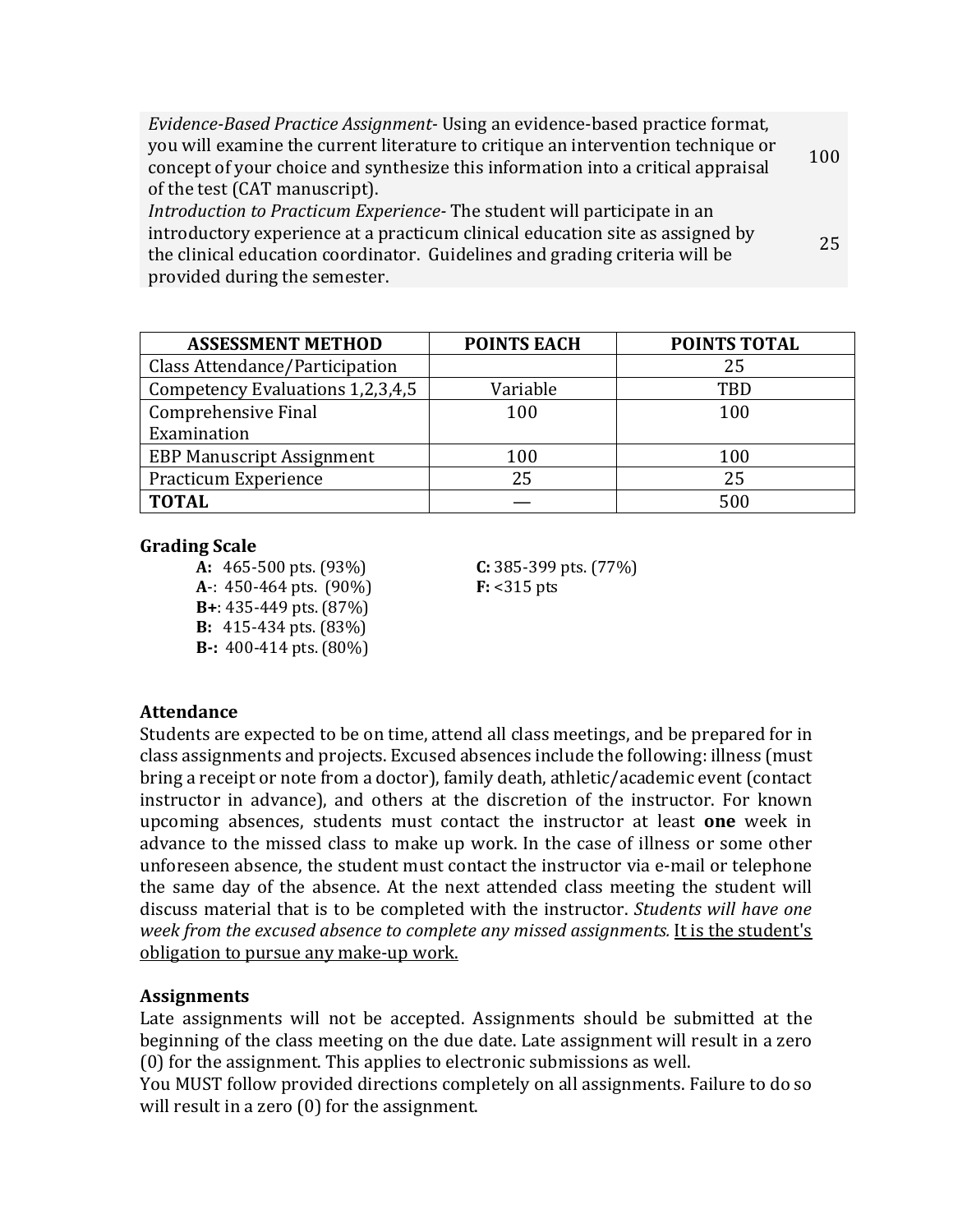#### **Professional Disposition**

It is critical each student conduct themselves in an appropriate manner and decorum fitting of a health care provider. Making light of injuries, conditions, or illnesses that is not respectful to the class, instructor, or patient study will not be tolerated. Submission of documents or assignments should not include personal information and comply with Health Insurance Portability & Accountability Act (HIPPA) regulations. See https://cehd.gmu.edu/students/polices-procedures/

|              | <b>Date</b> | <b>Topic</b>                                              | <b>Reading/Assignment Due</b> |
|--------------|-------------|-----------------------------------------------------------|-------------------------------|
| T            | $8 - 28$    | <b>ATEP 520 Completion</b>                                |                               |
| R            | $8 - 30$    | <b>ATEP 320 Completion</b>                                |                               |
| T            | $9 - 4$     |                                                           |                               |
| $\mathbf R$  | $9 - 6$     |                                                           |                               |
| T            | $9-11$      | Intro Course/Review<br>Modalities/Designing<br>Rehab Plan | Chapter 1- Prentice           |
| R            | $9 - 13$    | <b>Eval Process in Rehab</b>                              | Chapter 3- Prentice           |
| T            | $9 - 18$    | <b>Core Stability</b>                                     | Chapter 5- Prentice           |
| R.           | $9 - 20$    | Stability & Balance                                       | Chapter 7- Prentice           |
| T            | $9 - 25$    | Strength, Endurance, Power                                | Chapter 9- Prentice           |
| $\mathbf R$  | $9 - 27$    | Strength, Endurance, Power<br>con't                       | Chapter 9- Prentice           |
| $\rm T$      | $10-2$      | Lab Competency Exam #1                                    | 5-10 Prentice                 |
| $\mathbf{R}$ | $10 - 4$    | OKC/CKC                                                   | Chapter 12- Prentice          |
| $\mathbf{R}$ | $10 - 11$   | <b>PNF</b>                                                | Chapter 14- Prentice          |
| T            | $10 - 16$   | <b>Functional Progressions</b>                            | Chapter 16- Prentice          |
| $\mathbf R$  | 10-18       | Lab Competency #2                                         | 11-16 Prentice                |
| T            | 10-23       | Lower leg, ankle, foot                                    | Chapter 22, 23 Prentice       |
| $\mathbf{R}$ | $10 - 25$   | Lower leg, ankle, foot<br><b>Critical Review</b>          | Chapter 22, 23 Prentice       |
| T            | 10-30       | <b>CAT Manuscript working</b><br>day                      |                               |
| $\mathbf R$  | $11 - 1$    | Lab Competency #3                                         | Lower leg, ankle, foot        |
| T            | $11-6$      | Knee & Patellofemoral                                     | Chapter 21- Prentice          |
| $\mathbf R$  | $11 - 8$    | Knee & Patellofemoral                                     | Chapter 21- Prentice          |

#### **Class Schedule**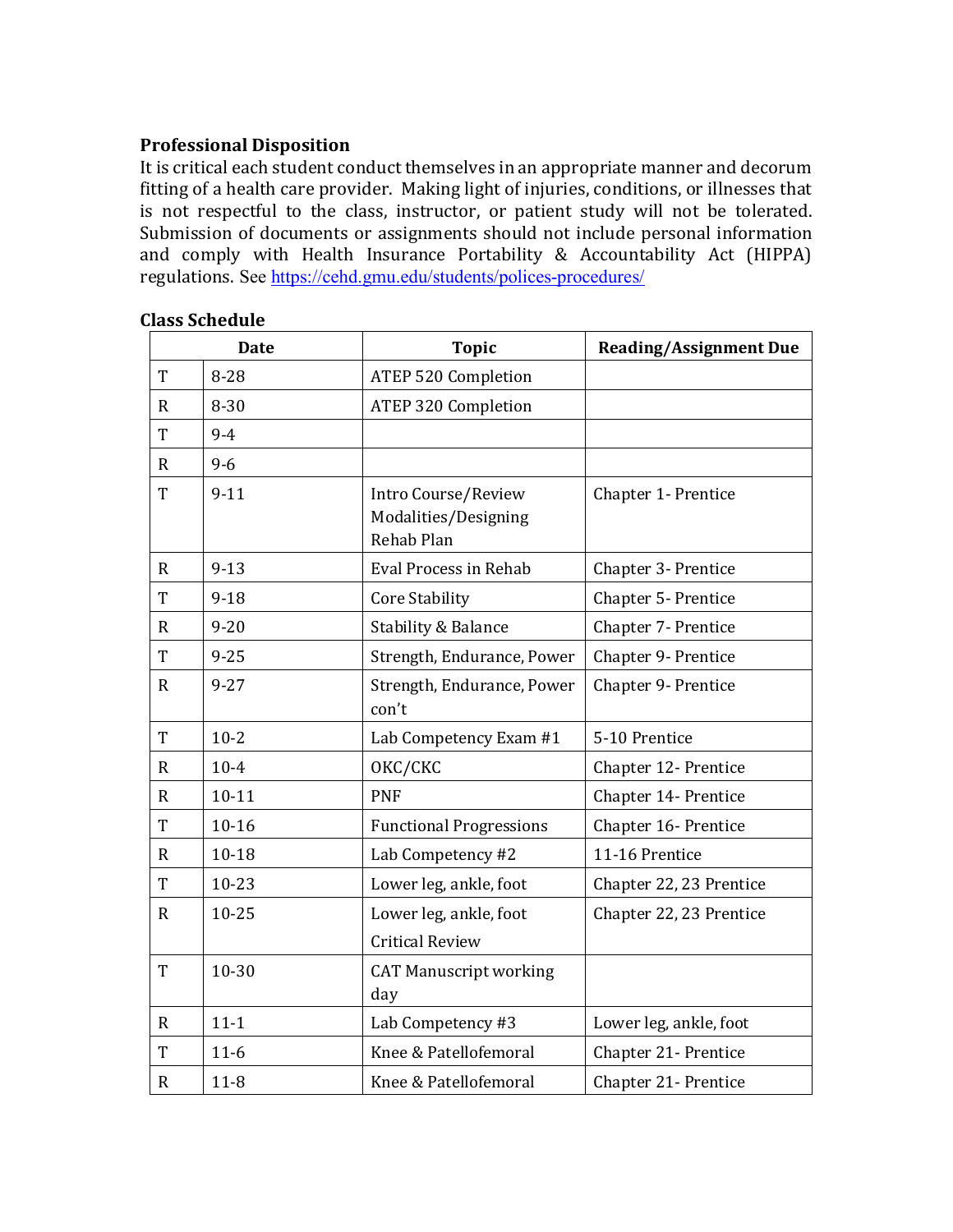| T | $11 - 13$ | Lab Competency #4      | Knee & Patellofemoral     |
|---|-----------|------------------------|---------------------------|
| R | $11 - 15$ | Hip, Pelvis, Thigh     | Chapter 22 - Prentice     |
| T | $11 - 20$ | Hip, Pelvis, Thigh     |                           |
| T | $11 - 22$ | Lab Competency #5      | Hip, Thigh, Pelvis        |
| R | $11 - 27$ | Thoracic/Lumbar Spine  | Chapter 24 - Prentice     |
|   |           | <b>Critical Review</b> |                           |
| T | $12 - 4$  | Thoracic/Lumbar Spine  |                           |
|   |           | <b>Critical Review</b> |                           |
| R | $12 - 6$  | Review                 |                           |
| T | $12 - 13$ | 7:30-10:15 AM          | <b>CAT Manuscript Due</b> |

Note: Faculty reserves the right to alter the schedule as necessary, with **notification to students.** 

# **Core Values Commitment**

The College of Education and Human Development is committed to collaboration, ethical leadership, innovation, research-based practice, and social justice. Students are expected to adhere to these principles: http://cehd.gmu.edu/values/.

# **GMU Policies and Resources for Students**

## *Policies*

- Students must adhere to the guidelines of the Mason Honor Code (see http://oai.gmu.edu/the-mason-honor-code/).
- Students must follow the university policy for Responsible Use of Computing (see http://universitypolicy.gmu.edu/policies/responsible-use-of-computing/).
- Students are responsible for the content of university communications sent to their Mason email account and are required to activate their account and check it regularly. All communication from the university, college, school, and program will be sent to students **solely** through their Mason email account.
- Students with disabilities who seek accommodations in a course must be registered with George Mason University Disability Services. Approved accommodations will begin at the time the written letter from Disability Services is received by the instructor (see http://ods.gmu.edu/).